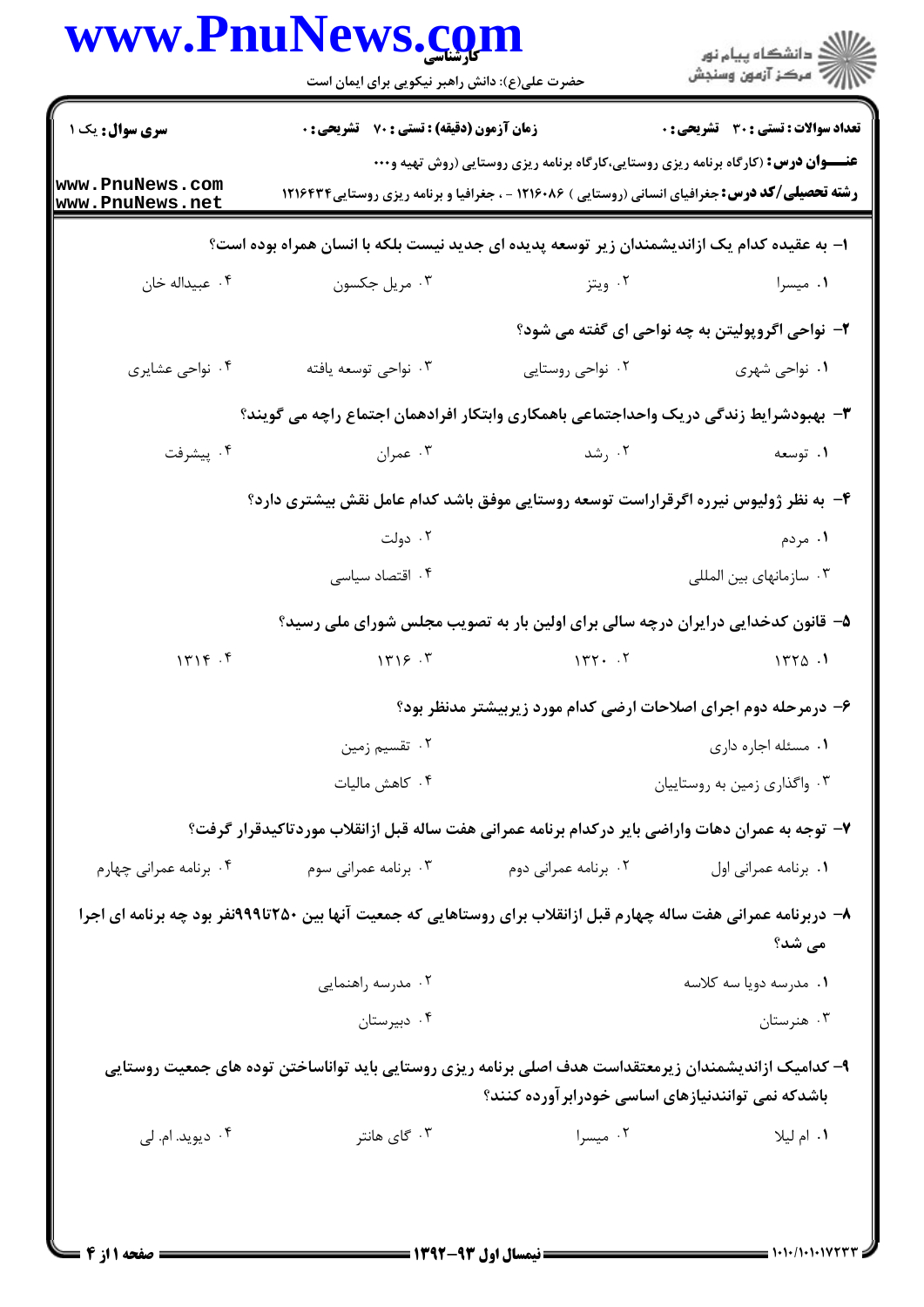|                                         | www.PnuNews.com                                                                                           |                                                               |                                                                                                                                                                                                       |
|-----------------------------------------|-----------------------------------------------------------------------------------------------------------|---------------------------------------------------------------|-------------------------------------------------------------------------------------------------------------------------------------------------------------------------------------------------------|
|                                         | حضرت علی(ع): دانش راهبر نیکویی برای ایمان است                                                             |                                                               | ر<br>دانشڪاه پيام نور)<br>ا∛ مرڪز آزمون وسنڊش                                                                                                                                                         |
| <b>سری سوال :</b> ۱ یک                  | <b>زمان آزمون (دقیقه) : تستی : 70 ٪ تشریحی : 0</b>                                                        |                                                               | <b>تعداد سوالات : تستی : 30 ٪ تشریحی : 0</b>                                                                                                                                                          |
| www.PnuNews.com<br>www.PnuNews.net      |                                                                                                           |                                                               | <b>عنـــوان درس:</b> کارگاه برنامه ریزی روستایی،کارگاه برنامه ریزی روستایی (روش تهیه و۰۰۰)<br><b>رشته تحصیلی/کد درس:</b> جغرافیای انسانی (روستایی ) ۱۲۱۶۰۸۶ - ، جغرافیا و برنامه ریزی روستایی ۱۲۱۶۴۳۴ |
|                                         | ∙ا− درروش برنامه ریزی مکانی برای توسعه وعمران روستایی هدف اصلی تاکیدبرچه جنبه هایی ازتوسعه است؟           |                                                               |                                                                                                                                                                                                       |
|                                         | ۰۲ جنبه های سیاسی                                                                                         |                                                               | ۰۱ جنبه های عدالت خواهانه                                                                                                                                                                             |
|                                         | ۰۴ جنبه های فرهنگی                                                                                        |                                                               | ۰۳ جنبه های اقتصادی                                                                                                                                                                                   |
|                                         |                                                                                                           | 11- برای کلیه مراکز دهستانها کدامیک ازطرح های زیراجرا می شود؟ |                                                                                                                                                                                                       |
| ۰۴ طرح بهسازی                           | ۰۳ طرح تفصیلی                                                                                             | ۰۲ طرح جامع                                                   | ۰۱ طرح هادي                                                                                                                                                                                           |
|                                         |                                                                                                           |                                                               | ۱۲- کدامیک ازموارد زیر درمرحله دوم طرح های هادی بررسی می شوند؟                                                                                                                                        |
|                                         | ۰۲ بررسی مشکلات مسکن روستا                                                                                |                                                               | ۰۱ بررسی فضاهای سبز روستا                                                                                                                                                                             |
|                                         | ۴. بررسی نحوه مدیریت روستا                                                                                |                                                               | ۰۳ تعيين نقش اقتصادي روستا                                                                                                                                                                            |
|                                         | ۱۳- سادگی نظارت وبررسی صحت وسقم اطلاعات از ویژگیهای کدام روش جمع آوری اطلاعات است؟                        |                                                               |                                                                                                                                                                                                       |
| ۰۴ نمونه گیری                           | ۰۳ پرسشنامه                                                                                               | ۰۲ مصاحبه                                                     | ۰۱ مشاهده                                                                                                                                                                                             |
|                                         | ۱۴– روش جمع آوری اطلاعات که بیشتردرکشورهای پیشرفته مورد استفاده قرارمی گیرد کدام روش است؟                 |                                                               |                                                                                                                                                                                                       |
|                                         | ۰۲ روش مصاحبه                                                                                             |                                                               | ۰۱ روش پستی                                                                                                                                                                                           |
|                                         | ۰۴ گروهي حضوري                                                                                            |                                                               | ۰۳ روش پستی ومراجعه مستقیم                                                                                                                                                                            |
|                                         |                                                                                                           |                                                               | ۱۵– متداولترین وآسانترین ابزاربرای جمع آوری اطلاعات چیست؟                                                                                                                                             |
| ۰۴ سرشماری                              | ۰۳ پرسشنامه                                                                                               | ۰۲ مصاحبه                                                     | ۰۱ تلفن                                                                                                                                                                                               |
|                                         |                                                                                                           |                                                               | ۱۶- کدامیک ازروشهای نمونه گیری نسبت به بقیه روشها آسانتر وهزینه کمتری دارد؟                                                                                                                           |
|                                         | ۰۲ نمونه گیری طبقه بندی                                                                                   |                                                               | ۰۱ نمونه گیری تصادفی ساده                                                                                                                                                                             |
|                                         | ۰۴ نمونه گیری سیستماتیک                                                                                   |                                                               | ۰۳ نمونه گیری خوشه ای                                                                                                                                                                                 |
|                                         | ۱۷– اطلاعاتی که به صورت ارقام نوشته می شوند درکدام قسمت جداول آماری نوشته می شوند؟                        |                                                               |                                                                                                                                                                                                       |
| ۰۴ متن جدول                             | ۰۳ ستون شرح                                                                                               | ۰۲ عنوان متن                                                  | ۰۱ سرجدول                                                                                                                                                                                             |
|                                         |                                                                                                           |                                                               | ۱۸- نقشه های آماری مورد استفاده دربرنامه ریزی روستایی دارای چه مقیاسی هستند؟                                                                                                                          |
| $1:1 \cdot \cdot \cdot \cdot \cdot$ . f | $1: \Delta$ $\Upsilon$                                                                                    | 1.707                                                         | $\Lambda: \mathbb{Y} \dashrightarrow \Lambda$                                                                                                                                                         |
|                                         | ۱۹- اگرقصدنمایش یک مفهوم وایده را بر روی نقشه توپوگرافی داشته باشیم ازچه نماد یا علامتی استفاده می کنیم ؟ |                                                               |                                                                                                                                                                                                       |
| ۰۴ يونسيف                               | ۰۳ پیکتوگرام                                                                                              | ۰۲ نمادنسبی                                                   | ۰۱ پندار نگار                                                                                                                                                                                         |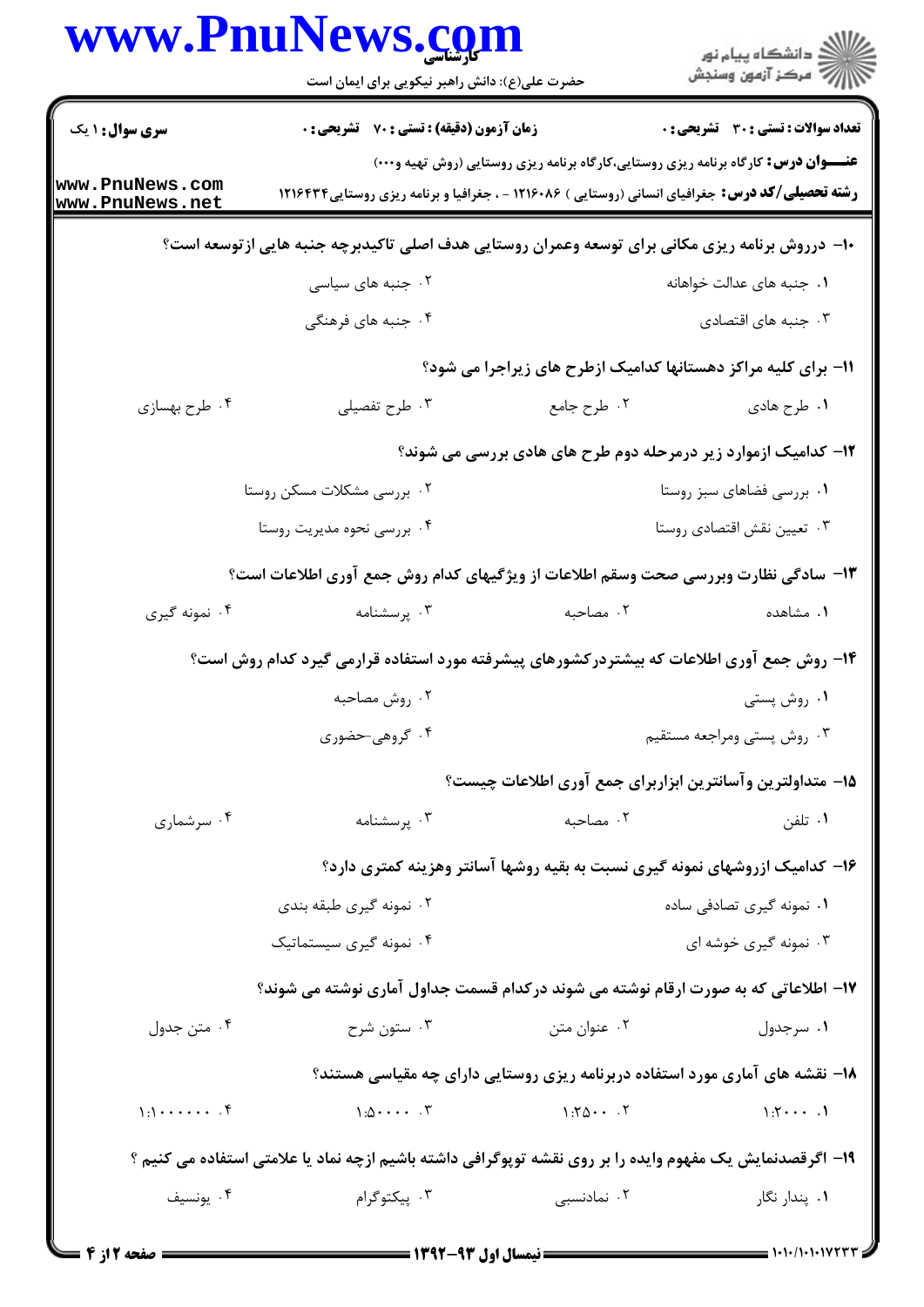## www.PnuNews.com

|                                    | www.PnuNews.com                                                                                             |                                                                                                                                                                                                       | ر دانشگاه پيام نور<br>ا∛هرکز آزمون وسنجش                    |
|------------------------------------|-------------------------------------------------------------------------------------------------------------|-------------------------------------------------------------------------------------------------------------------------------------------------------------------------------------------------------|-------------------------------------------------------------|
|                                    | حضرت علی(ع): دانش راهبر نیکویی برای ایمان است                                                               |                                                                                                                                                                                                       |                                                             |
| <b>سری سوال : ۱ یک</b>             | زمان آزمون (دقیقه) : تستی : 70 ٪ تشریحی : 0                                                                 |                                                                                                                                                                                                       | تعداد سوالات : تستي : 30 ٪ تشريحي : 0                       |
| www.PnuNews.com<br>www.PnuNews.net |                                                                                                             | <b>عنـــوان درس:</b> کارگاه برنامه ریزی روستایی،کارگاه برنامه ریزی روستایی (روش تهیه و۰۰۰)<br><b>رشته تحصیلی/کد درس:</b> جغرافیای انسانی (روستایی ) ۱۲۱۶۰۸۶ - ، جغرافیا و برنامه ریزی روستایی1۲۱۶۴۳ ) |                                                             |
|                                    |                                                                                                             | +۲- برای نشان دادن توزیع جمعیت کدام یک ازنمودارهای زیر مناسب تراست؟                                                                                                                                   |                                                             |
| ۰۴ نمودار تصویری                   | ۰۳ نمودار هرم سنی                                                                                           | ۰۲ نمودار پراکندگی                                                                                                                                                                                    | ۰۱ نمودار ستونی                                             |
|                                    |                                                                                                             | <b>۲۱</b> - عامل اصلی پیشرفت سریع عکسبرداری هوایی دردنیا چه بود؟                                                                                                                                      |                                                             |
|                                    | ۰۲ مسائل برنامه ریزی شهری                                                                                   |                                                                                                                                                                                                       | ۰۱ حس کنجکاوی بشر                                           |
|                                    | ۰۴ جنگها ی جهانی                                                                                            |                                                                                                                                                                                                       | ۰۳ مسائل برنامه ریزی روستایی                                |
|                                    |                                                                                                             | ۲۲– کدامیک ازنقشه های زیر مستقیما ازعکسبرداری هوایی تهیه می شود؟                                                                                                                                      |                                                             |
|                                    | ۰۲ نقشه های زمین شناسی                                                                                      |                                                                                                                                                                                                       | ۰۱ نقشه ها ی موضوعی                                         |
|                                    | ۰۴ نقشه های خاک شناسی                                                                                       |                                                                                                                                                                                                       | ۰۳ نقشه های توپوگرافی                                       |
|                                    |                                                                                                             | ۲۳– ماهواره لندست تصاویر کل زمین رادرچندروزتهیه می کند؟                                                                                                                                               |                                                             |
| ۰۴ ۱۲۰ روز                         | ۰۳ ۱۷روز                                                                                                    | ۰۲ ۱۶ روز                                                                                                                                                                                             | ۰۱ ۲۰ روز                                                   |
|                                    |                                                                                                             | ۲۴- ایستگاه گیرنده اطلاعات ماهواره ای ایران درکجا قراردارد؟                                                                                                                                           |                                                             |
| ۰۴ تهران                           | ۰۳ شهرکرد                                                                                                   | ۰۲ اهواز                                                                                                                                                                                              | ۰۱ کرج                                                      |
|                                    |                                                                                                             | ۲۵- قانون برنامه وبودجه کشور درچه سالی به تصویب رسید؟                                                                                                                                                 |                                                             |
| $147.$ $.9$                        | 1447.7                                                                                                      | 1407.7                                                                                                                                                                                                | 1401.1                                                      |
|                                    |                                                                                                             | ۲۶– کدامیک ازمسائل زیر درهنگام تهیه وتنظیم برنامه موردتوجه قرارمی گیرد؟                                                                                                                               |                                                             |
|                                    | ٠٢ تخصيص اعتبارات                                                                                           |                                                                                                                                                                                                       | ٠١ تعيين خط مشي وسياستهاي اقتصادي -اجتماعي                  |
|                                    | ۰۴ اعلام مسئولیت به دستگاههای اجرایی                                                                        |                                                                                                                                                                                                       | ۰۳ تهیه گزارش اجرایی برنامه                                 |
|                                    |                                                                                                             |                                                                                                                                                                                                       | <b>۲۷</b> - سومین رکن نظام برنامه ریزی کشور ایران کدام است؟ |
|                                    | ۰۲ شورای نگهبان                                                                                             |                                                                                                                                                                                                       | ٠١ هيئت وزيران                                              |
|                                    | ۰۴ شورای اقتصاد                                                                                             |                                                                                                                                                                                                       | ۰۳ مجلس شورای اسلامی                                        |
|                                    |                                                                                                             | ۲۸- بزرگترین تصاویر ماهواره ای معمولا دارای چه مقیاسی هستند؟                                                                                                                                          |                                                             |
| $1:Y_0 \cdots Y_n$                 | $1:Y_0 \cdots Y_n$                                                                                          | $\bigcup_{i=1}^{n} \cdots \cdots \cdots \cdots$                                                                                                                                                       | 1:701                                                       |
|                                    | ۲۹- درکدامیک ازنمودارهای زیر درزمان تفسیربامشکلاتی مانند مقایسه قوسها مقایسه زاویه ها ومساحت روبرو می شویم؟ |                                                                                                                                                                                                       |                                                             |
| ۰۴ نمودار تصویری                   | ۰۳ نمودار هرم سنی                                                                                           | ۰۲ نمودارپراکندگی                                                                                                                                                                                     | ۰۱ نمودار دايره اي                                          |
|                                    |                                                                                                             |                                                                                                                                                                                                       |                                                             |